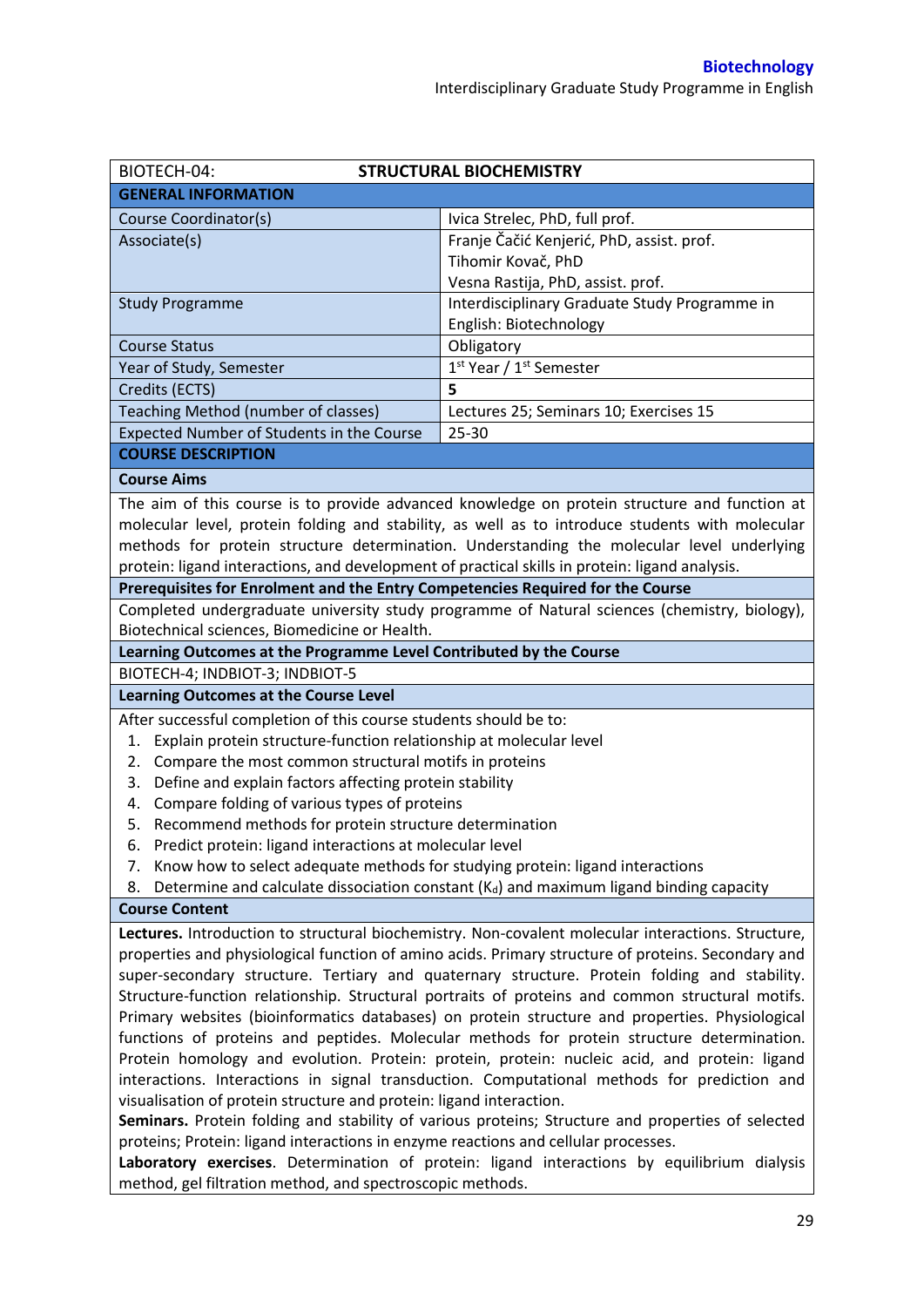**Computational exercises**. Identification on unknown protein and data acquisition on its structure and properties, visualisation and understanding of 3D structure of protein of interest.

#### **Teaching Methods**

Lectures; seminars; laboratory and computational exercises

### **Students' Obligations**

Attendance at all forms of classes is mandatory and the students are obligated to attend all knowledge tests. The students may be absent from 30% (full-time students) and 50% (part-time students) of each of the forms of classes, provided that the absence is justified. An exercise or a seminar which has not been completed must be made up.

**Monitoring the Activity of the Students (Connecting Learning Outcomes, Teaching Methods, and Grading)**

| <b>Class-related</b>                         | <b>ECTS</b> | <b>Learning</b> | <b>Student activity</b>                            | <b>Evaluation</b>       | <b>Grade points</b> |      |
|----------------------------------------------|-------------|-----------------|----------------------------------------------------|-------------------------|---------------------|------|
| activity                                     |             | outcome         |                                                    | method                  | Min.                | Max. |
| Classes                                      | 0.5         | $1 - 8$         | Attendance to<br>classes                           | Keeping<br>records      | $\mathfrak{p}$      | 10   |
| <b>Seminars</b>                              | 1.0         | $1 - 8$         | Preparation of<br>seminar<br>presentation          | Seminar<br>presentation | 10                  | 24   |
| Laboratory and<br>computational<br>exercises | 0.5         | $6 - 8$         | Work in<br>laboratory and<br>computer<br>classroom | Written report          | 8                   | 16   |
| Partial exams or<br>final exam               | 3.0         | $1 - 8$         | Studying for the<br>partial exams or<br>final exam | Written exam            | 30                  | 50   |
| <b>Total</b>                                 | 5           |                 |                                                    |                         | 50                  | 100  |

Evaluation of the written part of the final exam

| Percentage of correct answers (%) | Grade points |
|-----------------------------------|--------------|
| $99.00 - 100.00$                  | 50           |
| $97.00 - 98.99$                   | 49           |
| $95.00 - 96.99$                   | 48           |
| $93.00 - 94.99$                   | 47           |
| $91.00 - 92.99$                   | 46           |
| $89.00 - 90.99$                   | 45           |
| $87.00 - 88.99$                   | 44           |
| $85.00 - 86.99$                   | 43           |
| $83.00 - 84.99$                   | 42           |
| $81.00 - 82.99$                   | 41           |
| $79.00 - 80.99$                   | 40           |
| $77.00 - 78.99$                   | 39           |
| $75.00 - 76.99$                   | 38           |
| $73.00 - 74.99$                   | 37           |
| $71.00 - 72.99$                   | 36           |
| $69.00 - 70.99$                   | 35           |
| $67.00 - 68.99$                   | 34           |
| $65.00 - 66.99$                   | 33           |
| $63.00 - 64.99$                   | 32           |
|                                   |              |